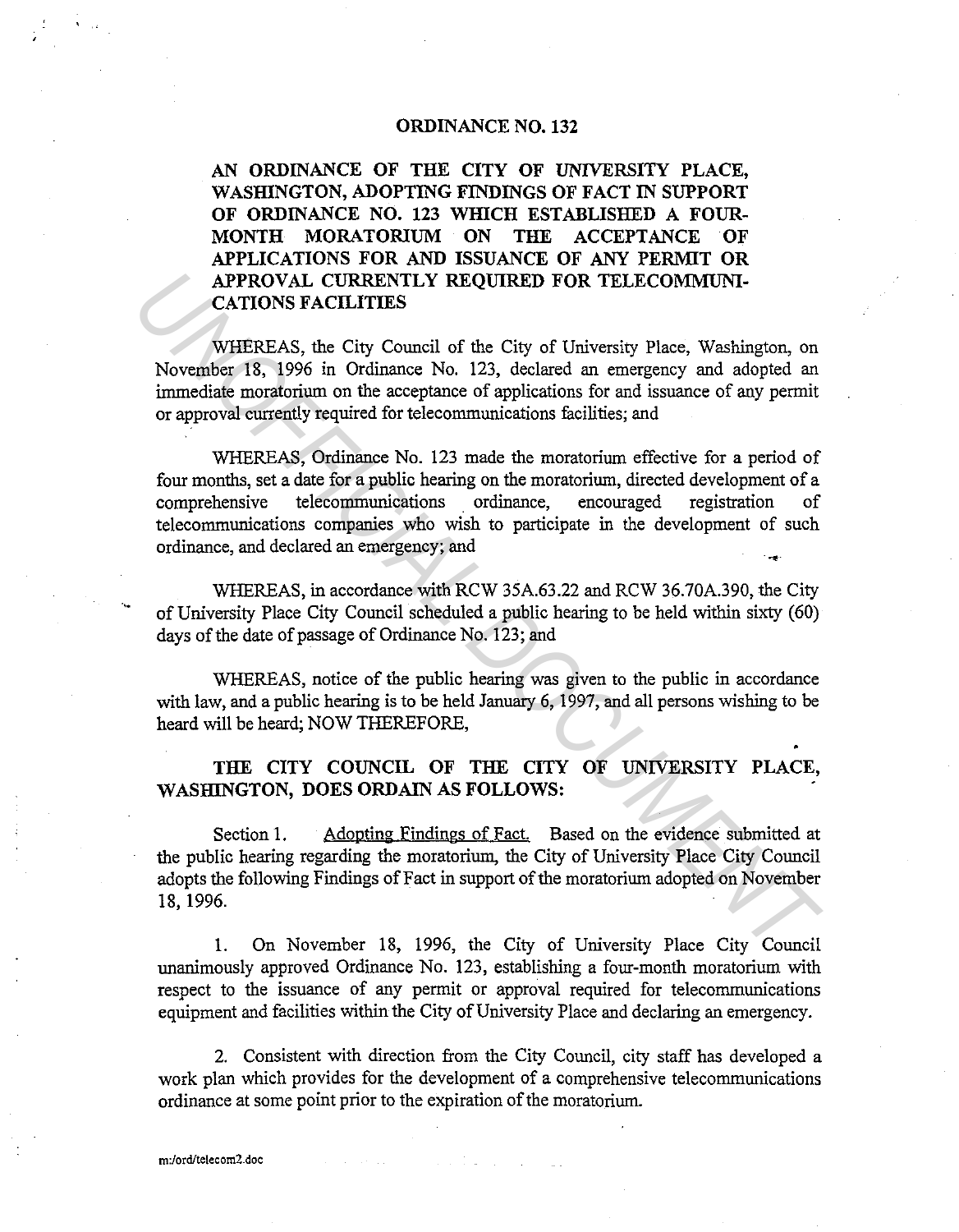3. The work plan ensures that the public will have an adequate opportunity to participate in the development of a comprehensive telecommunications ordinance.

4. City staff will implement a registration process for telecommunications companies which will provide registrants a meaningful opportunity to participate in developing the City's comprehensive telecommunications ordinance.

5. The City's Interim Comprehensive Plan, zoning, and development codes were created prior to and without consideration of the Federal Telecommunications Act of 1996.

6. The moratorium will afford the City with an opportunity to thoughtfully evaluate policies related to its role as a telecommunications regulator, facilitator, and possibly a service provider, which will promote the public's many interests and ensure a competitive market in our community. **Excession** Solution Competensial Consideration and the competency of the Crity's Interim Competensive Plan, zoning, and development codes were<br> **Crick** of the moratorium will afford the City with an opportunity to thought

7. The moratorium will allow the city to identify and revise any codes or regulations which have the effect of discouraging competition, which is in direct contravention of the Telecommunications Act.

8. Placement, design and general aesthetics associated with various telecommunications equipment must be properly planned to avoid a reduction in values for properties located near telecommunications equipment and facilities.

9. Public Works Department codes and policies, including fee schedules and right-of-way regulations, were created prior to and without consideration of impacts that might flow from the Federal Telecommunications Act.

10. Increased demand to perform work on, under, or above City streets and rights-of-way is likely to occur as the telecommunications industry expands its services and facilities in the City of University Place.

11. Finance Department forecasts, especially City revenue projections, do not reflect the impacts that might result from rapid changes that could occur based on the Telecommunications Act.

12. The moratorium is necessary to afford the City adequate time to update, review and develop policies, codes and regulations to reflect changes mandated, and likely to flow from, the Federal Telecommunications Act.

13. The public health, safefy; property, and general welfare would be adversely affected without well-conceived telecommunications policies and regulations.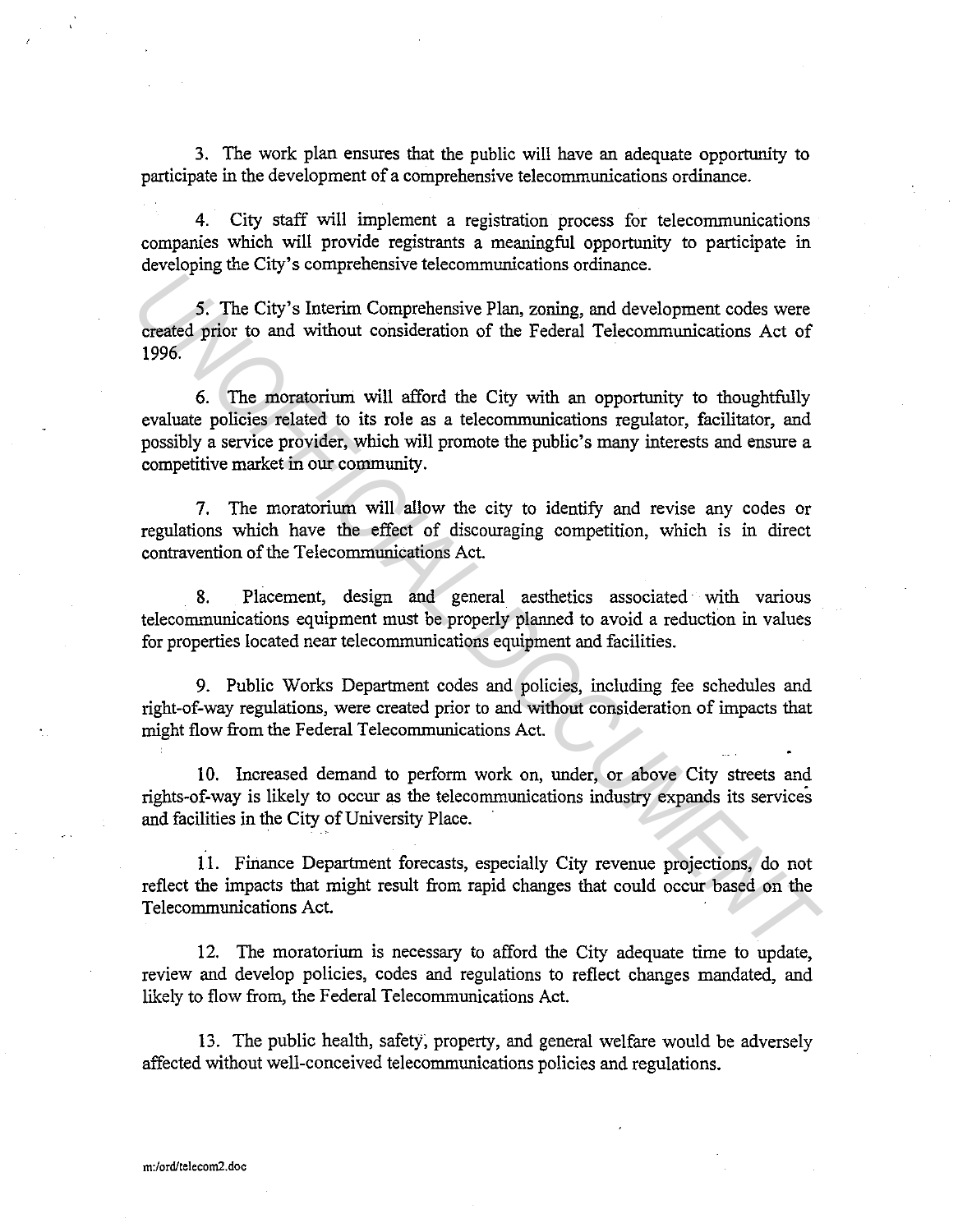14. The moratorium will protect current property values from negative impacts that could occur prior to adoption of a comprehensive telecommunications ordinance.

15. The moratorium provides the City with the time necessary to establish appropriate standards and conditions for siting and developing telecommunications facilities or equipment in the City of University Place.

16. As directed by the City Council in adopting Ordinance No. 123, the moratorium will afford city staff an opportunity to thoughtfully consider the following subjects in preparing the City's Comprehensive Telecommunications Ordinance: 16. As directed by the City Council in adopting Ordinance No. 123, the<br>
moratorium will afford city stiff an orportunity to thoughtfully consider the following<br>
subjects in proparing the City's Comprehensive Telecommunicat

- a. Mapping current and potential telecommunications facilities and equipment;
- b. Registration requirements;
- c. Revenue impacts;
- d. New or different permit and/or approval processes for different telecommunication facilities and site conditions;
- e. Occupancy charges/fees for siting in public areas;
- f. Identifying preferred corridors in which to locate various types of equipment;
- g. Inspection requirements, costs;
- h. Right-of-way use restrictions, notice requirements;
- i. City-wide telecommunication infrastructure needs;
- j. Undergrounding requirements;
- k. Accelerated deterioration of public property and rights-of-way likely to be caused by increased use;
- I. Relocations necessary to serve a public purpose;
- m. Reasonable notice and response requirements;
- n. Insurance and bonding requirements;
- o. Removal/repair guidelines;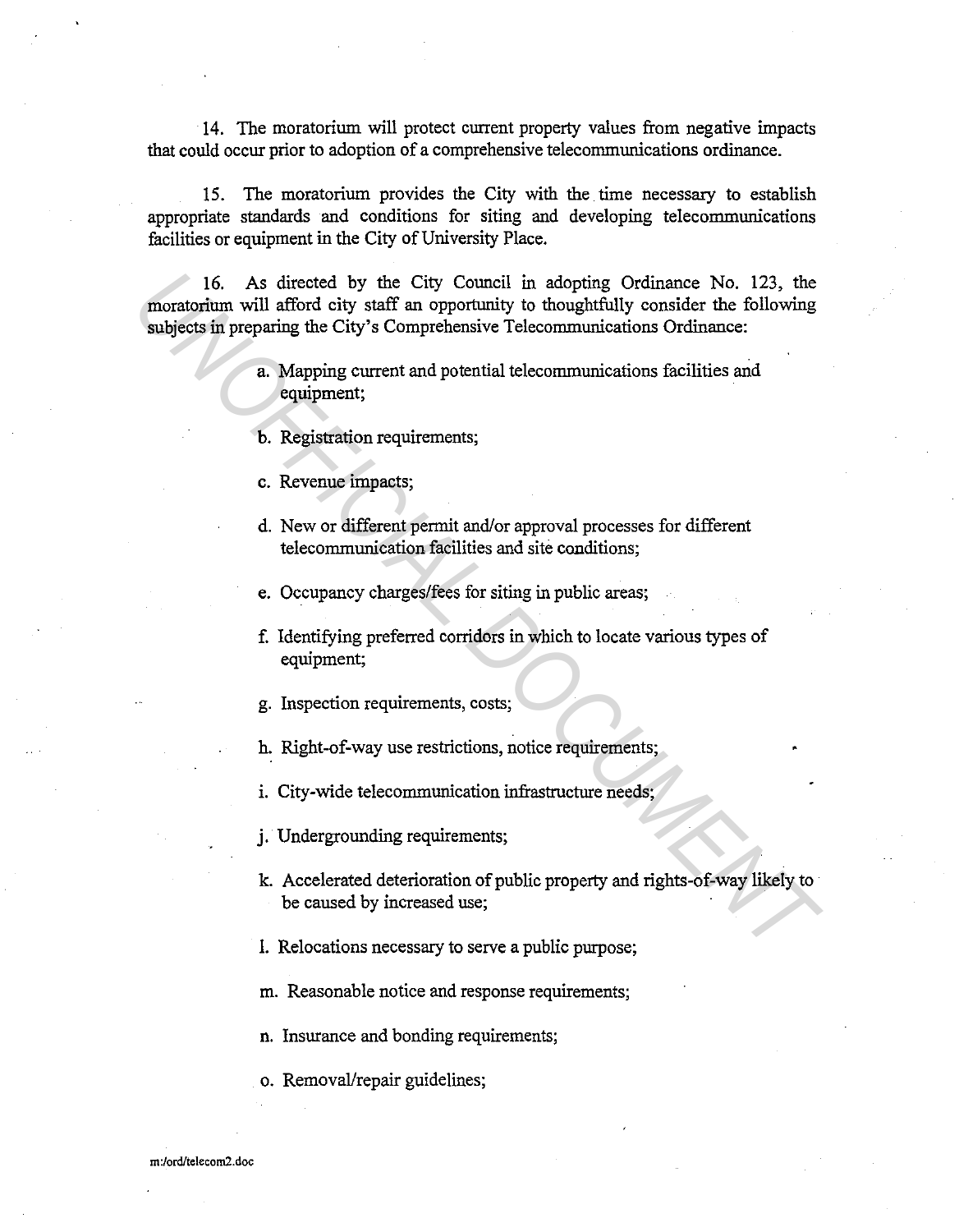- p. Nuisance and abatement procedures for obsolete, unused or abandoned equipment;
- q. Aesthetic concerns, use of"stealth" technology;

r. Co-location issues;

s. Promoting competition amongst providers;

t. Late-comers issues for companies entering the market; and

u. Regulations in other jurisdictions, particularly neighboring cities.

17. Applications and approvals for telecommunications equipment and facilities that might occur before the City has an opportunity to adopt its Comprehensive Telecommunications Ordinance would be harmful to the public's interests.

18. Washington's permissive "vested rights doctrine," which allows land use applicants to vest under land use regulations which are in effect early in an application process, could enable applicants for telecommunications facilities to vest under the City's current, inadequate regulations while the City is in the process of developing a Comprehensive Telecommunications Ordinance, thereby undermining effective city planning for these facilities. **Example 12** and the results of the branching of the solution and the solution of the City. The solution of the City and the matter is the solution of the solution of the solution of the solution of the communications of t

19. The moratorium on accepting as well as processing applications for telecommunications equipment and facilities is necessary to protect the public health, safety, property and general welfare because the City needs adequate time to study and formulate policies and regulations related to the topics discussed in the Findings provided above.

Section 2. Severability. If any section, sentence, or phrase adopted by this ordinance should be held invalid by a court of competent jurisdiction, such invalidity shall not affect the validity of any other section, sentence or phrase.

Section 3. Effective Date and Publication. A summary of this ordinance consisting of its title shall be published in the official newspaper of the City. This ordinance shall be effective five days after its publication.

PASSED BY THE CITY COUNCIL ON JANUARY 6, 1997.

Ronald L. Wil<del>li</del>ams. Mavor